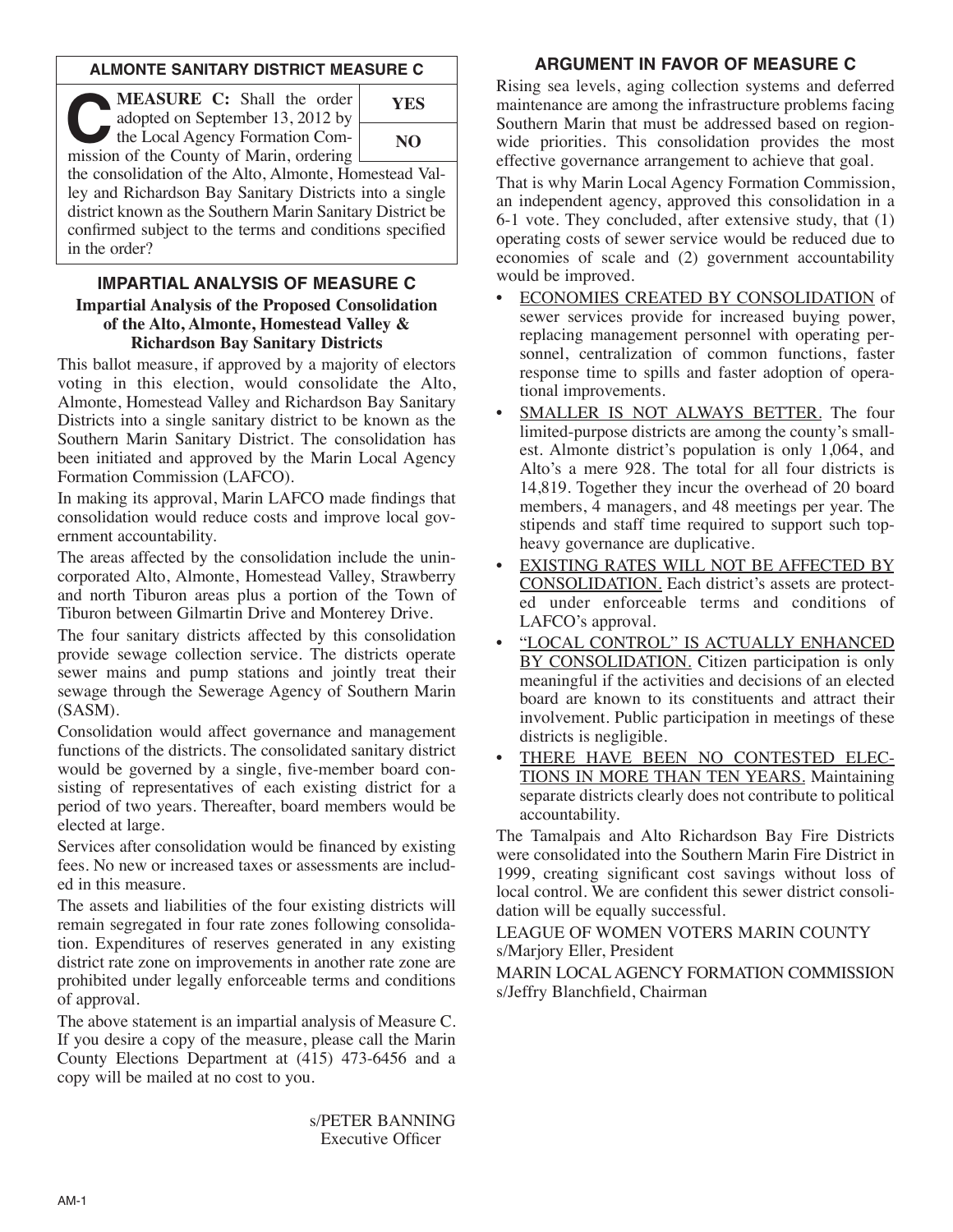# **REBUTTAL TO ARGUMENT IN FAVOR OF MEASURE C**

#### **LAFCO'S ARGUMENTS FOR CONSOLIDATION SIMPLY DON'T STAND UP TO SCRUTINY:**

- **Economies of Scale are Illusory:** LAFCO touts consolidation savings but even ignoring the added administrative overhead LAFCO could only identify potential savings of 1% or less in two scenarios of a \$3,452,332 budget. Their 4.2% savings scenario is based on the questionable assumption that existing staff could handle a 50% increase in workload (sewer miles, area, households served, etc.). Just the administrative complexities alone added by creating and maintaining 4 sets of books to account for existing agencies rate-zones plus segregating capital improvement projects, O&M costs, etc. would outweight the meager LAFCO savings forecast.
- **Smaller is Better:** All four agencies have been running their districts successfully since the early 1950's. The agencies have scaled and focused their operations for each district's individual needs. Sometimes increasing size leads to more bureaucracy not less.
- **Existing Rates Will Not Be Affected By Consolidation:** What is the point of consolidation when even LAFCO foresees little financial savings and those in the best positions to know, the current sanitary districts, see consolidation's likelihood of increased costs?
- **Local Control Not Enhanced by Consolidation:** Cutting elected representation from 20 to 5 board members and combining four well-functioning districts with proven track records into a single district against their unanimous opposition does not enhance local representation.
- **Contested Elections are LAFCO's Panacea:** All directors file to *run* for office. Uncontested elections are common throughout Marin's political landscape. Board vacancies are always filled.

s/KEVIN REILLY Chair, ASD

# **ARGUMENT AGAINST MEASURE C**

All four affected sanitary districts oppose Marin County LAFCO's action attempting forced consolidation.

## **Points against Consolidation**:

- **Loss of Local Control**: After a transitional period, the consolidated board will be elected at large. Almonte residents will comprise only 12% of registered voters while Richardson Bay will represent 62%. Election of directors from Almonte, Alto (7%) and Homestead Valley (18%) could be difficult. Almonte residents could have little say over their reserve funds, sewer service tax assessments and sewer rehabilitation program.
- **Consolidated District likely higher cost**: After years of study, LAFCO could only identify minimal cost savings. LAFCO's speculated savings of 1.7%, 9.2% and 2.3% under three scenarios are actually half that when evaluated against the districts' entire operating budgets. LAFCO's largest savings estimate unrealistically assumes that the new district could function with Richardson Bay's existing staff of four. In truth, at least one if not more full-time benefited employees would need to be hired for the increased workload, negating LAFCO's savings estimates.
- **Potential Exposure to Increased Financial and Regulatory Liability**: Almonte, Alto and Homestead Valley have only gravity sewer lines. Richardson Bay has 15 pump stations and force mains plus gravity sewers. If a pump station fails, potential spill volumes could be larger as well as associated regulatory penalties. Pump stations also cost more to operate and replace.
- **Environmental Concerns Not the Issue**: All four districts are compliant with all regulatory requirements. Almonte is replacing district sewers at a rate three to four times faster than EPA requirements.
- **Less Influence at Treatment Plant**: Mill Valley operates the treatment plant by contract. Reducing our SASM Board seats via consolidation weakens Almonte's influence with treatment plant issues.

**RETAIN LOCAL CONTROL! VOTE "NO" ON CONSOLIDATION!**

s/KEVIN REILLY

Almonte Sanitary District, Chair